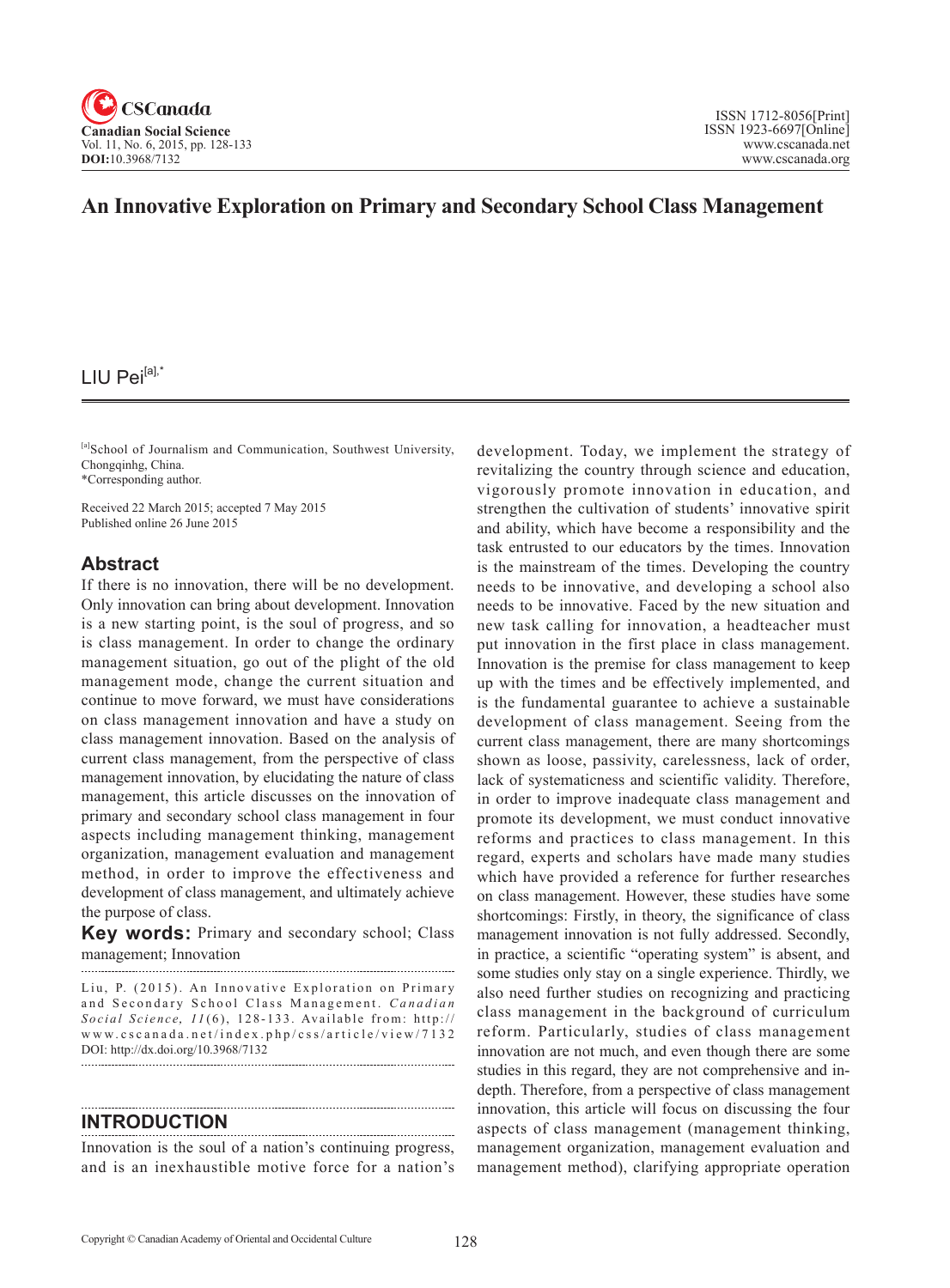methods in order to improve the effectiveness of class management, promote class development and achieve the purpose of class.

# **1. NATURE OF CLASS MANAGEMENT**

Class management is an activity that managers adopt effective means to manage objects - people and things to impose positive impacts so as to achieve a maximum effect, and achieve the expected objective of class management.

Class management is an educational management, whose fundamental difference to other management (such as financial management and enterprise management, etc.) lies in its unique educational significance. The purpose, function and value of class management are the same to be educating people. Education first is the basic premise of it (Kuang, Zhu, & Cui, 2006).

Class management is a developing management, namely the purpose of class management is to promote human development. We can also say that class management is a humane management. Relationship between human development and management is the relationship between purpose and means. In order to achieve the purpose of liberating, educating and developing people, we have to take some methods of constraint, specification, control and even punishment in management. Education can liberate all creative potentials of human consciousness. We are not managementoriented, our ultimate aim is to develop human potential and creativity. We should always adhere to the idea of educating people, and absolutely do not engage in management doctrine. The ultimate purpose of management is not to manage, and achieve the goal of class.

# **2 . S I G N I F I C A N C E O F C L A S S MANAGEMENT INNOVATION**

## **2.1 Class Management Innovation Is the Requirement of the Times**

With the increasingly rapid development of information technology and science today, all countries in the world develop education vigorously. Reinvigorate a country through science and education, and strengthen a country through human resource development. The essence of national competitions is the competition for hightech talents, and innovation quality of talents is the most concerned. In this regard, we can go for further analysis in four aspects: (a) Innovation is the focus and core of educational reform in many countries, and the implementation of strategy of reinvigorating a country through science and education and quality education can be no exception; (b) In the knowledge economy, the level and number of innovative talents reflect a country's comprehensive strength, the competitions between countries are focused on the competition for talents; (c) The main method to cultivate a national spirit of innovation is education, the key to achieve comprehensive revitalization of the Chinese nation is also education, and the fundamental way to change our country's huge population pressure into rich human resources also relies on education; (d) In today's information society which moves forward from traditional industrial civilization to modern civilization, knowledge-based economy begins to take shape, and the core of the knowledge economy lies precisely in innovation. Facing the new situation and new requirements of the times, class as the basic-level teaching organization should also work on innovation management.

#### **2.2 Innovation of Class Management Is the Need of Quality Education**

Innovation of class management is the process to conduct scientific and effective management in fully implementing quality education, and cultivate many students who can cope with the challenges of knowledge economy independently, have creative thinking, innovative spirit and ability. Thus, class management innovation is an important part of contemporary talent quality education. Class management innovation aims to create an ideal environment, by abandoning some shortcomings of traditional class management, explore and establish a new class management theory and model to find people's potential for innovation, explore people's spirit of innovation, promote the harmonious development of people's personalities, and gradually deepen and perfect the innovation. Because class innovative management has been recognized as the core objective of class management, exploration and practice of the innovation will be a strong impetus to deepen education reform and promote the implementation of quality education.

#### **2.3 Class Management Innovation Is a Necessary Requirement for School Development**

School development takes class development as the foundation. Only when class has a class atmosphere and study in style with the new era's characteristics, realizes the coordinated progress of class construction and individual development, school can develop in a harmonious environment. In order to have the characteristics of the new times, we should work on innovation in class management.

#### **2.4 Class Management Innovation Is the Need to Promote the Growth and Development of Students**

With the progress of society, today's students are in the knowledge economy information age, and are easily affected by some social factors in an open social environment. The information received by them is not differentiated because of their different ages, and is not absolutely differentiated in terms of volume, time, range or category. Their intelligence, attention, thinking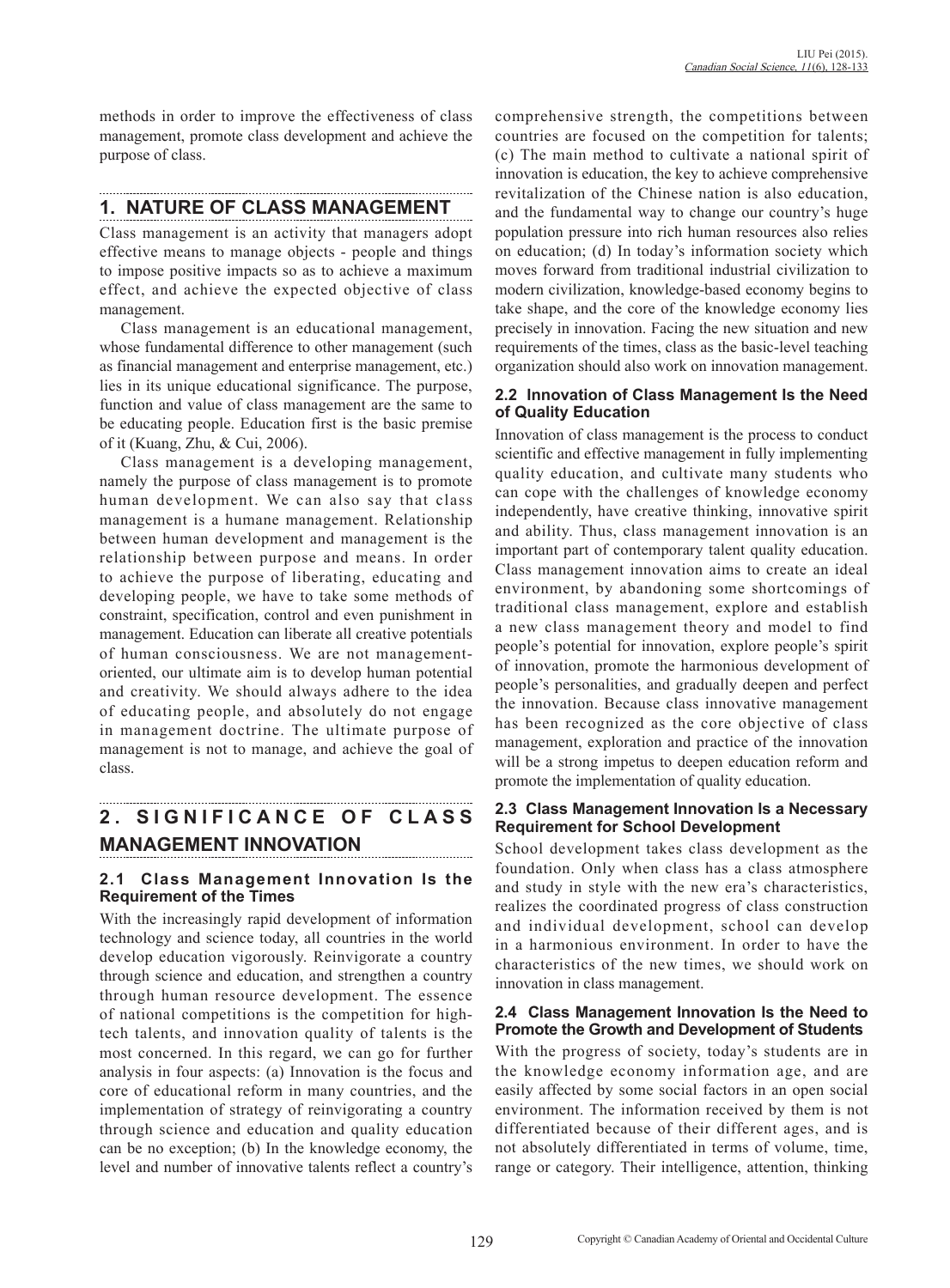ability, development of emotion can also be adjusted by modern educational means, such as the study of "2". When we use a modern educational media to transform the abstract, tedious mathematics into an interesting and visual thing to guide a 3-year-old child, he will also know the mathematical meaning of 2; if we let a 7-yearold child learn 2, but only teach him with the traditional "chalk and talk" method, he also may not understand the mathematical meaning of 2. Today's class management is to give full play to the role of each member of a class, namely management should be for all and for the future. In order to create an ideal space for students' growth, we need to innovate on class management.

# **3. CONTENTS AND METHODS OF CLASS MANAGEMENT INNOVATION**

Contents of class management innovation are rich. From the perspective of class management innovation, this article focuses and discusses on the four aspects of class management: management thought, management organization, management evaluation and management method.

## **3.1 Innovation of Management Thought**

#### **3.1.1 Establish a Scientific Class Management Thought**

Class management is a highly personalized systematic project focusing on personality development of students, standardizing students' external behaviors and cultivating innovative talents, in particular, needing the guidance of a scientific ideology. This requires daily class management to achieve the follows: (a) have a continuous reform and innovative management philosophy, namely according to the needs of the times, have a correct understanding of the physical and mental developmental characteristics of primary and secondary school students and class management laws, have a consciousness to continuously reform and innovate class management mode, have the Marxist management thought and modern educational management idea, (b) and use dialectical materialism and the class management theory proposed by modern educational management to arm the head teacher's mind. (c) under the guidance of the scientific theory of class educational management, establish scientific concepts of education management, teaching and cultivation, subject of students and hierarchical management system to fundamentally promote the comprehensive development of each student (Liang, 2005, pp.617-621). Only in this way we can adopt a scientific method to build a good class, and promote class management into an entire new horizon.

#### **3.1.2 Establish a "Student-Oriented" Management Philosophy**

"People-oriented" management thought can fully mobilize the enthusiasm of people, and can make members of an

organization effectively and creatively complete their tasks, thus actively achieve the goals and tasks of class management. This management philosophy focuses on "respect and service" to people. "Applying the collective wisdom and improving strain and innovation abilities" has been transformed into the new goal and task of today's class management (Wang & Yang, 2006). Whether in terms of knowledge, intelligence or creativity, people as the subject are its real carrier. In this sense, the current class management should be a highly personalized and people-oriented management. Since the core of primary and secondary school class management is a human factor, we must change the kind of authoritarian and closed reasoning mode. Primary and secondary school class management needs to create a good spiritual atmosphere for the good development of students' personalities and full exertion of their creativity in order to promote their growth and meet their needs as a human being. It is no doubt in the information development age which advocates the "people-oriented" concept of primary and secondary school class management, the class management in primary and secondary schools should not be mandatory or imperative, but should be service-oriented in order to promote the comprehensive development of students.

#### **3.1.3 Role Change and Idea Update**

In class management, the head teacher should walk down from the position of leadership. Since the students are not only the target of management, but also the subject of management, the head teacher should promote the spirit of service, establish a student-centered philosophy to build a platform for students' performances. The teacher should be the screenwriter, the students should be the director and actors moving forward toward the designed goal; the head teacher should serve for class management, and the students are the subject of class management.

## **3.2 Innovation of Management Organization**

## **3.2.1 Implementation of Class Cadre Rotation System (Jiang, 2000)**

That all students in class can have a democratic and equal opportunity to participate in class management is the most important feature of class cadre rotation system. Class cadres are all produced by election, and rotate on a regular basis - every two weeks, or every month, or every semester. Therefore every student has an opportunity to participate in class management, and every student gets a chance to exercise, so that students' self-development awareness can be awakened, inner needs can be met, and their creativity ability can be promoted.

## **3.2.2 Establish a "One-Day Monitor System"**

"One day monitor system" means that the monitor is performed by a student in turn every day, who is responsible for handling class affairs. Its specific approach is: (a) The monitor is performed by a student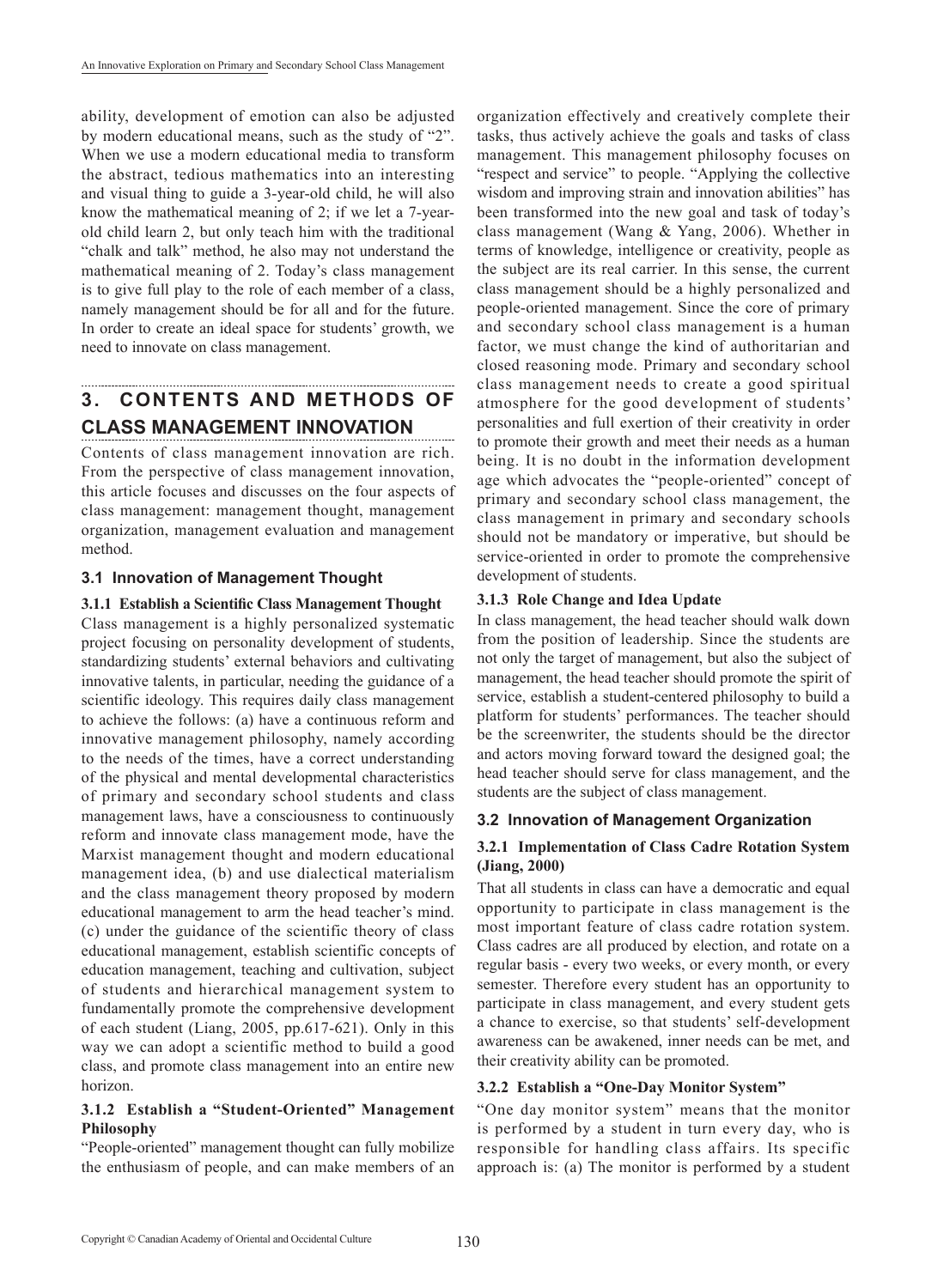according to the student number in turn, and is performed for only one day. (b) The head teacher is responsible for training the students with management knowledge and capability according to the specific circumstance of the class. The students who are not adaptive to be monitor help; those who are more adaptive to be monitor - guide; those who are capable to be monitor - observe. (c) The monitor on duty should fill in the monitor diary every day, report for duty and make the handover under the guidance of the head teacher. (d) Everyday the monitor of yesterday should organize the class to make evaluation to the monitor on duty. The evaluation criteria should be formulated collectively by the class under the guidance of the head teacher. (e) An "outstanding monitor" shall be elected every week, and a "model monitor" shall be elected every month. The first day of every week is the "excellent monitor's management demonstration day" of last week, the first day of every month is the "model monitor's management demonstration day" of last month, and top ten "best monitors" shall be elected every semester. This is conducive to cultivate students' selfmanagement and enhance their awareness of competition, thus helps carry out innovation of class management.

## **3.3 Innovation of Management Evaluation**

#### **3.3.1 Class Evaluation Should Lay Equal Stress on Process and Result (Wang & Yang, 2006)**

For a long time, class management in people's minds has not been a highly valued work. Though it's considered to be essential, it is not closely linked with teacher's bonus and promotion like student's score, thus is not closely connected with teacher in fact. A lot of class evaluation is carried out by the head teacher to evaluate on students' attendance and active participation to measure the actual effect of class management. However, we all know that this approach is not scientific. In class management summary, teachers of all subjects and the dormitory teacher can join to make a comprehensive assessment on class management effectiveness, and even the parents can be involved. Evaluation is the hard truth, which should focus on results as well as process. Only with the use of scientific evaluation methods, we can effectively guide practices and achieve substantial results on class management.

#### **3.3.2 Standard to Measure a "Good Student"**

According to the traditional thought: the standard of a good student is to be obedient, disciplined and study hard, otherwise, one is a bad student. According to this judgment, it is actually to develop submissive, book-only and obedient mediocre people, but is difficult to cultivate people who have innovative thinking, dare to ask and act. Therefore, head teacher must abandon the traditional inappropriate student evaluation standard, carry out appropriate reform, not use a fixed frame to scale students, but evaluate students based on their characteristics and

different levels (Luo & Zhou, 2001). For example, we can propose a new insight on the evaluation of "three good student": (a) Score does not represent capacity. 80 points can not be used as the sole criteria for evaluating three good students. (b) "Three good student" can not be applied for life, otherwise a majority of students' enthusiasm cannot be driven. (c) Election of "three good student" should be implemented democratically, and can not be arranged by the head teacher. Additionally, we can reformulate the new standard of "three good student" to give full play to various strengths of students: set "Lei Feng Award" to encourage the students ardently serving for the collective and society; set "One Hundred Flowers Award" for literary and artistic activists; set "Extensive Reading Award" to reward the students having good extracurricular readings, etc. Innovation of these evaluation criteria promotes the innovation of class management, fosters and develops students' creative ability.

## **3.4 Innovation of Management Method**

#### **3.4.1 Organize Activities, Cultivate Students' Awareness of Competition**

In class management, the head teacher can take targeted measures to organize some activities to create an atmosphere of competition, so as to foster students' awareness of competition. Take class cadre election for example, do not take "appointment" or "life long system", but have election on the basis of democracy. The one who has the ability, achievement and work seriously shall take the post, otherwise shall be eliminated. For example, we can take full advantage of the second class to develop students' awareness of competition (Ren, 2007), which can be implemented as follows: carry out speech contest to select the winner; organize basketball game to select the "best shooter"; organize debate contest to select the "best debater" and so on. In addition, we can organize groups and subject groups to have competitions in terms of learning, thinking and hygiene, which can also enhance the cooperation among students. Therefore, by cultivating multifaceted sense of competition, students can show themselves in a democratic and fair atmosphere and promote themselves.

## **3.4.2 Foster Students' Sense of Democracy and Sense of Cooperation**

In class management, the head teacher should fully promote democracy, listen to the views of students and respect the wishes of students in terms of student cadre selection, student management decision-making and student problem resolution; allow students to supervise on class daily work and the work of head teacher in order to give better opinions and suggestions. The basic premise of these requirements is that the head teacher should set an example for students, conduct daily work with democratic thinking and behaviors, so that the students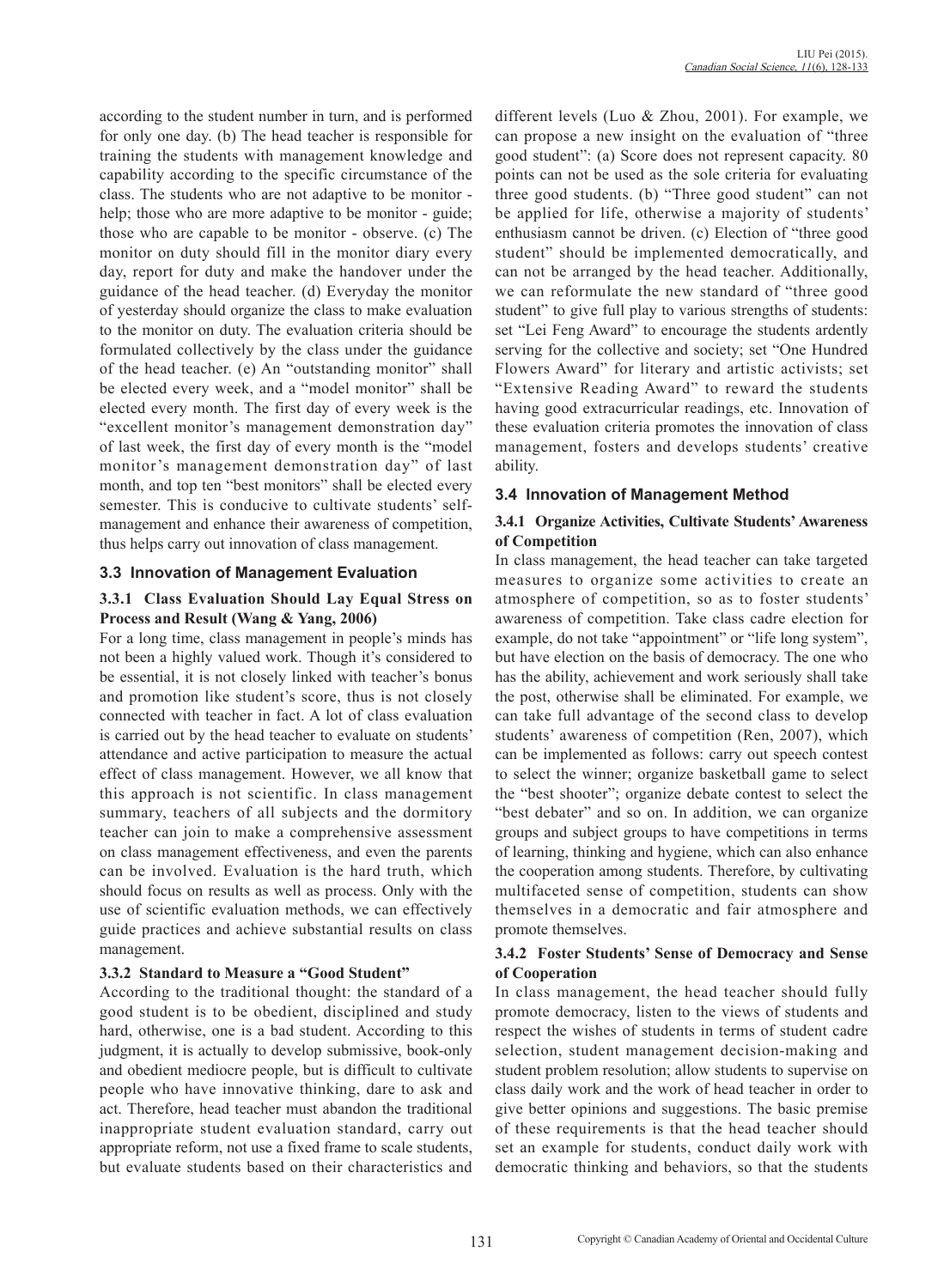dare to speak in front of the teacher, and can create a relaxed and democratic environment. We should have "two welcome" and "three allow" to students, namely "welcome to question, welcome to argue," "allow to make mistake, allowing for correct and allow to retain" (Mou & Hu, 2003). This undoubtedly plays a significant role in guiding and cultivating students' democratic consciousness.

#### **3.4.3 Formulate Incentive Policy to Develop Students' Full Potentials**

For modern class management it is essential to build a set of incentive mechanism, which should be an allround, multi-level and multi-angle inspiration strategy. In theory, this mechanism has layers of depth which are closely connected; in practice, this mechanism achieves a unity of operative behavior and psychological motivation. Therefore, it has a very high demand for establishment (Zhang, 2006). In the operating detail design, we should strive for excellence, implement the incentive mechanism scientifically so as to stimulate the enthusiasm of students and develop various interests. For example, establish target bonus. In the beginning of school, the head teacher should have a comprehensive understanding of the class, and guide students to set an accredited class goal based on the actual situation of class, design and post the goal in the classroom for students to make comparison, to conduct self-analysis, self-adjustment and self-motivation, enhance the cohesion of class, and guide the healthy development of class.

What's more, we should implement the responsibility incentive, and realize that "everyone has a duty, every duty shall be fulfilled" in class management. For example, attendance, health, learning, life, class expense management and class activity scheduling, etc., should be clarified with responsibilities onto individuals, thus a collective benefit and an atmosphere of unity and cooperation can be formed, so as to lay the foundation for implementation of class work.

Furthermore, we should also implement data incentive. On the basis of the principles of fairness, entire personnel and development, the head teacher can design a scientific indicator to measure behaviors of all students in learning, discipline, work and other aspects, implement quantitative assessment and record it. The quantization table should be open and transparent in order to accept the supervision of the students, thus enhance the students' sense of ownership.

In addition, we can also implement incentives including model, evaluation and emotion, etc. to encourage formation of a comprehensive inspiration strategy, in order to constantly promote the overall development of students (Gu, 2004).

#### **3.4.4 Guide Students to Develop Expertise, Foster Students' Ability of Innovation**

The head teacher can hold class meeting to communicate with students, organize students to carry out topic

discussion, debate, etc., carry out wall newspaper, blackboard newspaper and other publicity activities, fully mobilize the enthusiasm and desire for innovation of students, create a good atmosphere for innovation so as to make innovation awareness enter students' hearts.

Regularly organize students to take innovation activities, foster their manipulative ability, make full use of the second class to train students' divergent thinking, encourage various interest groups and students' scientific and technological little inventions, and create enough space for students' thinking development.

Establish an innovation model in class to show as an example; Meanwhile, gradually establish and complete relevant incentive and innovative systems (Zhu, 2006), such as innovation reward fund system, innovation objective cultivation responsibility system, regular discussion system and regular little invention reporting system, etc. Integrate innovation education into daily teaching activities.

**3.4.5 Build a Network Platform of Class Management**  By investigation, taking full advantage of the huge platform of network to conduct class management is found to play a major role in terms of ideological education, and is a very effective means of administration.

#### **3.4.5.1 Class Forum: An Effective Carrier of Ideological Education (Zhang, 2002)**

Because of the openness, privacy and entertainment features of network, a lot of students addict to the Internet from the primary school stage. To most of the students lacking of communications, especially those onlychildren, network provides a platform for expressions and exchanges. In addition, a huge amount of information on network shows them a wide world, and their curiosity and desire has been fully met.

Therefore, head teacher can make use of these characteristics of network to effectively combine class work and students (Wang, 2005), place his management philosophy and management requirements on the network, try to students' needs, make use of the forum provided by school website to carry out ideological education and emotional exchanges. In this way the head teacher's education goal can be achieved finely and subtly.

#### **3.4.5.2 Personal E-Mail - An Information Channel of Class Management**

Due to the influence of Chinese traditional culture of respecting teacher, there is a huge difference in understanding of things between student and teacher. Therefore, a majority of students always keep a distance, or even avoid conversing with the teacher, and the conversations between teacher and student are often a teacher's unilateral preaching. Therefore a lot of head teachers require students to write weekly note or diary, but the effectiveness is not obvious. Because of the acquaintance among student and teacher, there is a great concern in the process of student's writing, and this form